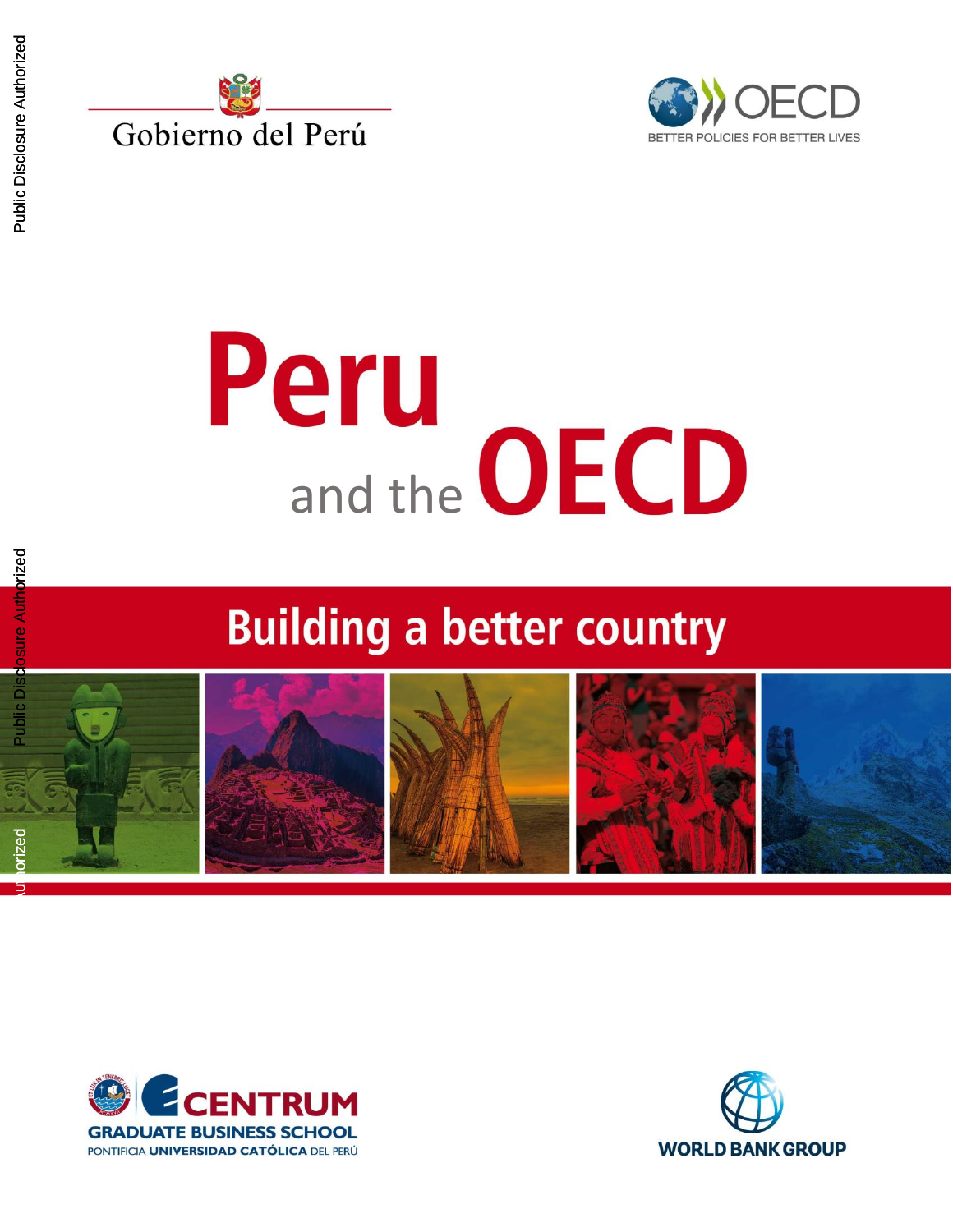#### **What is the Organization for Economic Cooperation and Development - OECD?**

The OECD is an intergovernmental organization that provides a forum for debating public policy designs and promote coordinated initiatives among its members through shared standards that assure its members' long term development. It was founded in 1961 and presently has 35 member states.

Its mission is to promote policies that improve the economic and social wellbeing of people around the world.

OECD works together with member states to support their reform processes in four major areas.

#### **Why work with the OECD?**

- **Peru wants to adopt the best governance practices and standards of OECD nations to build stronger institutions** and so guarantee its long term development, narrow the inequality gaps and **strengthen its development**.
- This is an opportunity to **share government management and public policy experiences and good practices**, and on their implementation.
- **OECD cooperates and discusses issues with stakeholders in each nation and makes independent recommendations.**
- It provides a **seal of recognition to improved public policy design** thus contributing to creating a **better business climate** and confidence for new investments.
- It helps to consolidate **sector reforms to foster long term growth**, and helps in identifying potential barriers to accomplishing such goals.
- It allows to constantly assess the country's performance, and thereby **build credibility in its long term development outcomes**.

#### **How is Peru's relationship with the OECD structured?**

#### **First approach: participation in key bodies and adherence to instruments**

Peru's participation in the OECD dates back to 1998 with a focus on investments.

Before submitting its formal request to join the Organization and implement a Country Program, Peru approached certain OECD subsidiary bodies from which it had received ad hoc invitations to participate, and gradually became increasingly active in them. They are the following:

- Investments Committee (since 2008),
- Development Center (since 2009),
- Competition Committee (since 2011),
- Consumer Policy Committee (since 2012),
- Working Group on Bribery in International Business Transactions (since 2014).
- In October 2014 during negotiations of its Country Program, Peru joined the Global Forum on Transparency and Exchange of Information for Fiscal Purposes (GFTEI).

#### **Country Program 2015-2016**

The Country Program is a structured mechanism of joint cooperation created by the OECD to support emerging and dynamic economies like Peru's in designing their reforms and strengthen their public policies.

Peru's participation in the Country Program is the result of its interest in designing good practices like those of other member countries, and the OECD's interest in expanding its relations with a country that has made significant strides in the last 20 years, in particular regarding economic issues.

It operates as a tool to contribute to the country's development agenda by fostering measures to increase national productivity, since it:

- catalyzes the changes needed in national policies to enhance the country's productivity;
- allows to improve the quality of public policies and citizen services provided by government;
- supports institution building and provides continuity to proposed reforms;
- creates a space for dialogue and dissemination of the country's progress and other priority policy issues;
- provides a tool for learning from other OECD member countries' experience;
- leverages relations among governments.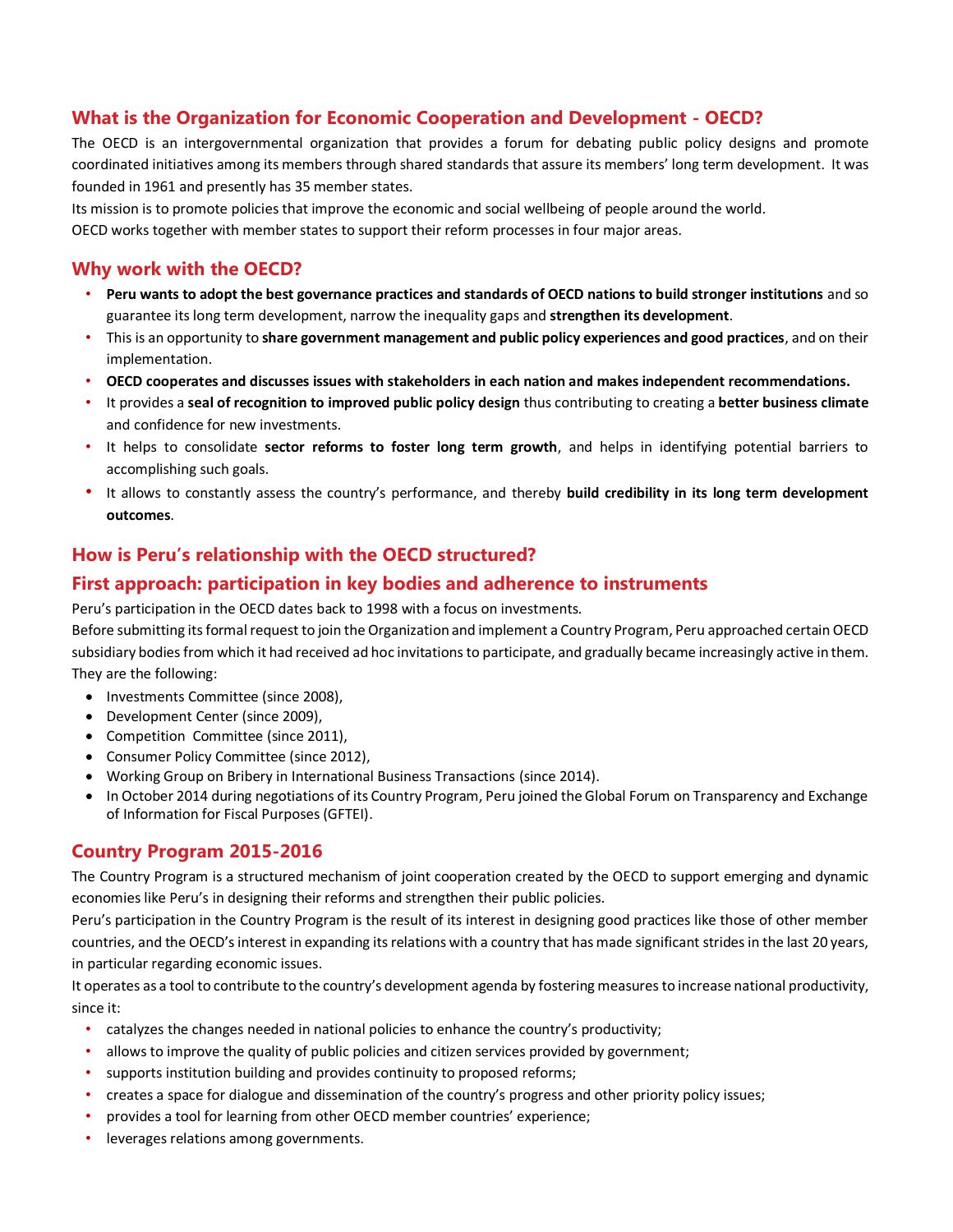#### **Action Plan: Country Program Activities for 2015-2016**

Peru's participation in the Country Program translates into the following:

**19 deliverable products**  (policy reviews and studies)

**Participation in 19 OECD committees and working groups**

**Adherence to 12 international standards** (OECD legal instruments)

The above activities are grouped in the following fields of work:

#### **1. Identifying barriers to growth and development**

#### **Policy reviews and studies:**

- Multi-Dimensional Country Review
- Territory Development Review

#### **Participation in committees and working groups:**

• Territory Development Policy Committee

#### **2. Better government institutional setting and governance**

#### **Policy reviews and studies:**

- Public Governance Review
- Regulatory Policy Review
- Support to implementing best international practice in Regulatory Impact Analysis
- Public Procurement Review
- Assessment of Statistics and Statistical System
- Capacity Building Program on international tax system with emphasis on transfer pricing in the context of the OECD's tax and development program

#### **Participation in committees and working groups:**

- Public Governance Committee
- Fiscal Affairs Committee
- Regulatory Policy Committee
- Committee on Financial Markets
- Insurance and Private Pensions Committee
- Statistics and Statistical Policy Committee

#### **Adherence to legal instruments:**

- Council's Recommendation to Improve Ethical Conduct in Public Services including Principles to Address Ethical Issues in Public Service
- Council's Recommendation on OECD Guidelines for Managing Conflict of Interest in the Public Service
- Council's Recommendation on Public Governance Principles in Public-Private Partnerships

#### **3. Enhancing productivity and human capital**

#### **Policy reviews and studies:**

- Skills Beyond School Vocational Education and Training (VET) Review
- Skills Strategy Project
- Investing in Youth Report
- Review of Health System with a focus on the attainment of Universal Health Coverage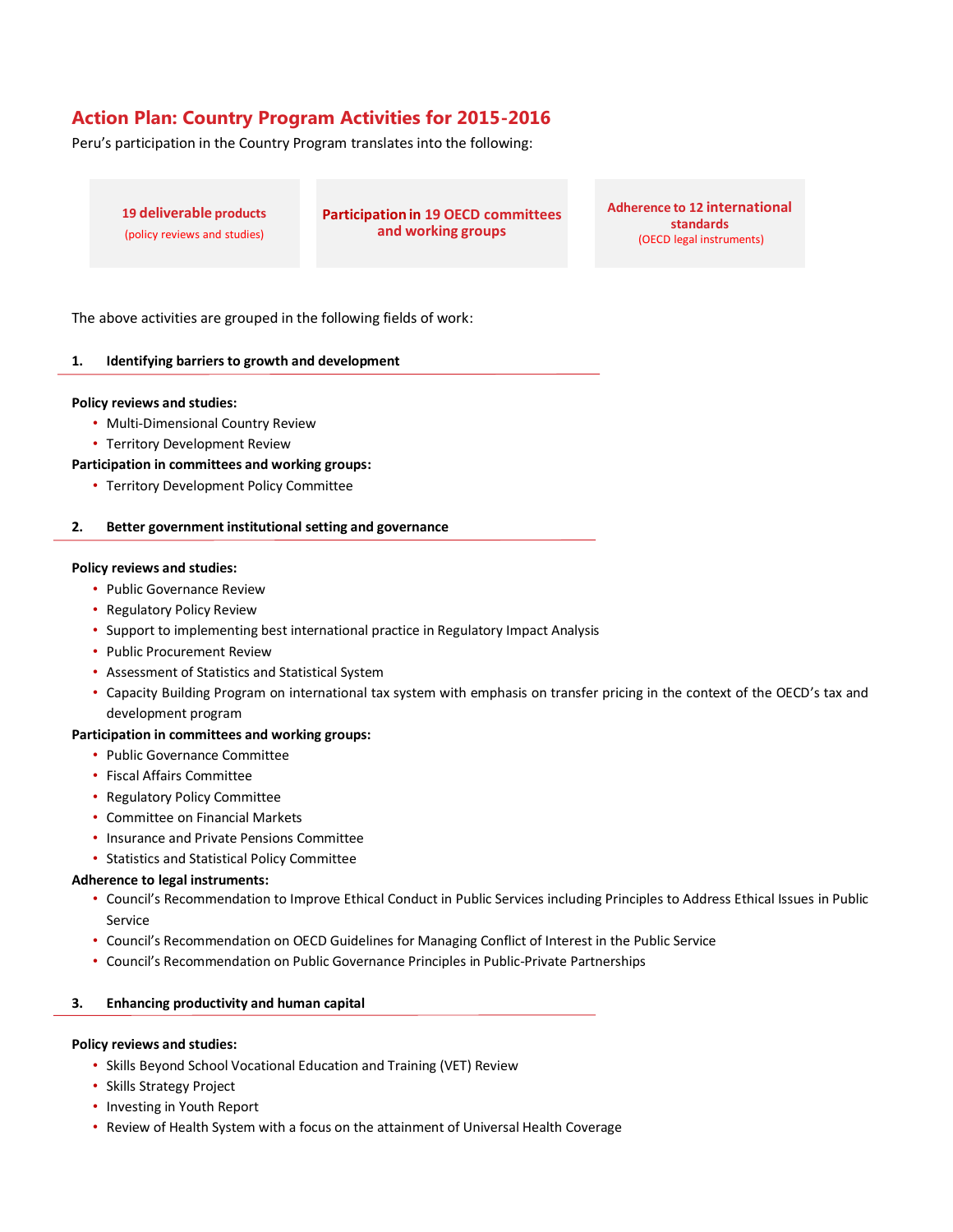- Review of health sector data and statistics
- Inclusion of Peru in the TiVA database
- Statistical Co-operation to develop the statistical infrastructure in relation to OECD's work on TiVA and related indicators in the longer term
- Adherence review under the OECD Codes of Liberalization

#### **Participation in committees and working groups:**

- Board of Participating Countries for the Program for the International Assessment of Adults Competencies (PIAAC)
- Health Committee
- Education Policy Committee
- Trade Committee
- Agriculture Committee
- Investment Committee

#### **Adherence to legal instruments:**

- OECD Action Plan for Youth
- Codes of Liberalization of Capital Movements and of Current Invisible Operations

#### **4. State transparency and fight against corruption**

#### **Policy reviews and studies:**

- Public Sector Integrity Review
- Regional Consultations on Base Erosion and Profit Shifting (BEPS)

#### **Participation in committees and working groups:**

- Global Forum on Transparency and Exchange of Information for Tax Purposes (GFTEI)
- Working Group on Bribery in International Business Transactions

#### **Adherence to legal instruments:**

- OECD Convention on Combating Bribery of Foreign Public Officials in International Business Transactions
- Declaration on Propriety, Integrity and Transparency in the Conduct of International Business and Finance
- Recommendation of the Council on Principles for Transparency and Integrity in Lobbying
- Convention on Mutual Administrative Assistance in Tax Matters as amended by the 2010 Protocol
- Declaration on Automatic Exchange of Information in Tax Matters
- Recommendation of the Council on the new Standard on automatic exchange of financial account information

#### **5. Improved environmental standards**

#### **Policy reviews and studies:**

• Environmental Performance Review

#### **Participation in committees and working groups:**

- Environmental Policy Committee
- Joint Meeting of the Chemicals Committee and the Working Party on Chemicals, Pesticides and Biotechnology
- Development Center Policy Dialogue on Natural Resource Based Development
- Climate Change Expert Group and Research Collaborative on Tracking Private Climate Finance

#### **Adherence to legal instruments:**

• Declaration on Green Growth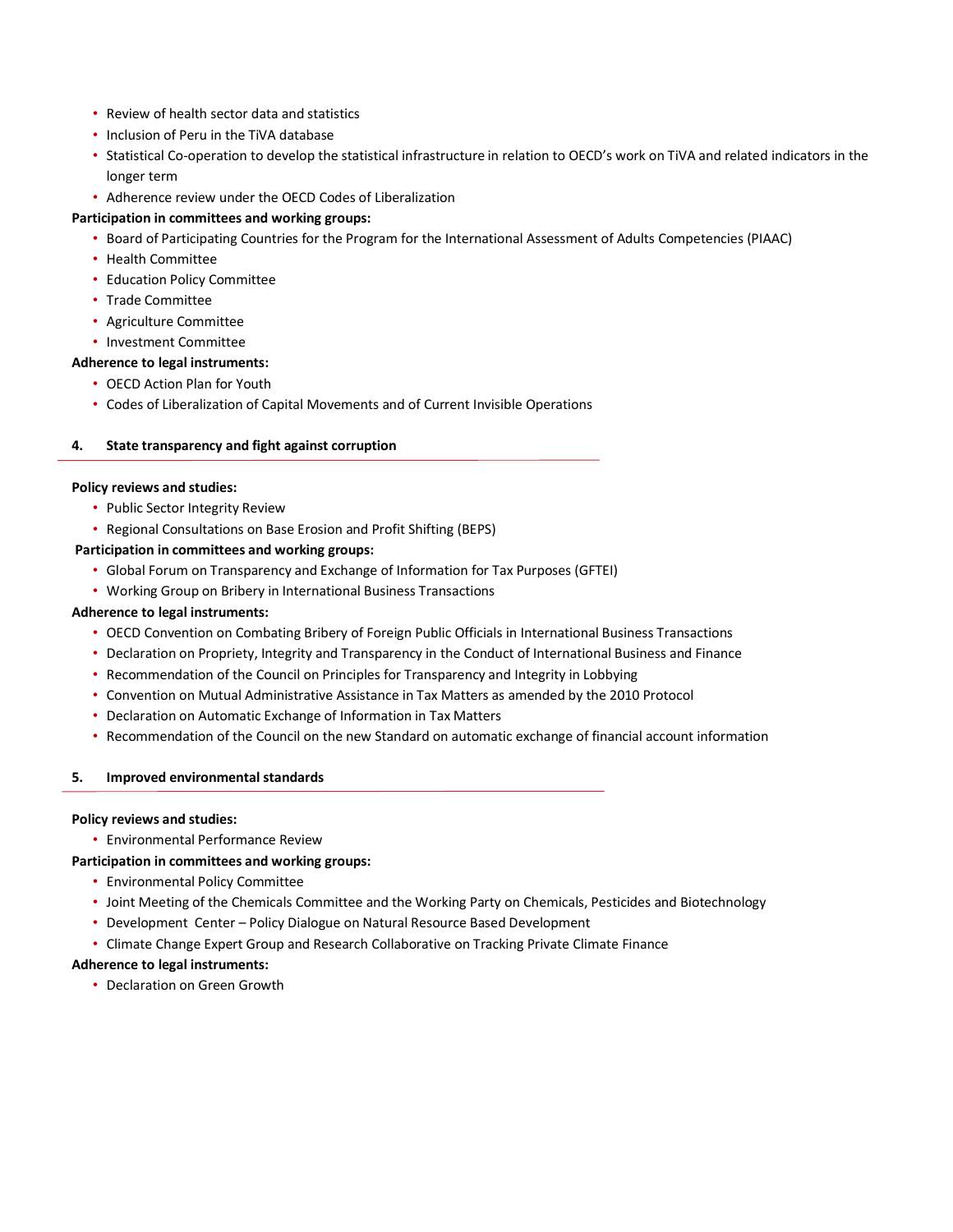#### **OECD's Regional Program for Latin America:**

- The OECD Regional Program for Latin America was launched on 1 June, 2016, at the OECD Ministers' Council Meeting in Paris, France. The program's objective is to support the region in advancing its reform agenda.
- A natural step in the evolving strengthening relations with OECD was to obtain the **co-chair of the Program**, together with Chile. This will allow Peru to contribute to the region as a whole its experience of recent years in economic growth and social development, as well as its experience from its work together with OECD within its Country Program.
- The areas that will provide the foundation to start such experience sharing among regional experts and OECD within this Program are increased productivity, enhanced social inclusion, and institutional strengthening. Work in this priority areas will allow to identify the best public policy strategies and instruments to create efficient and diversified economies that will be better integrated to global value chains.

#### **Aspiration to join the Organization:**

• Peru aspires to become a full member of the Organization before 2021.

#### **What does it mean for Peru to join OECD?**

- Joining OECD presupposes turning the reform process into an ongoing process through permanent review and idea sharing mechanisms focusing on public policy and government practices.
- It will allow Peru to play a more active participatory role in preparing new solutions to global problems. OECD is not just a "think tank" but a "do tank" where new international standards and instruments are created, and Peru can contribute to it.
- It will allow to shorten the learning curve to development, train its public officials on a permanent basis, and prevent policy erosion resulting from policies that had contradictory or no effect in other countries. There are no recipes. Only experiences. Technical work may help in leveraging reforms in Peru.
- It will strengthen the framework of values we share with OECD member countries, including democracy, respect for human rights and the rule of law, and the market economy. OECD has as its objective to consolidate economic growth and stability, which is the foundation for the social reforms needed to accomplish greater social wellbeing. In addition, it interacts with large international business and labor networks.
- Participation in various OECD instances and adopting the Organization's standards will allow to gain gradual certification for different areas of government administration.

#### **Institutional framework of Peru's relation with the OECD**

- Actions to establish Peru's relations with OECD, including the Country Program and the Regional Program for Latin America and the Caribbean, are coordinated by the Peru OECD Commission created by Supreme Decree 086 2015 PCM. The Commission is presided by the Cabinet Chief Office, the Minister of Foreign Affairs and the Minister of Economy and Finance. The Ministry of Foreign Affairs is in charge of the Technical Secretariat.
- The above mentioned Supreme Decree declares the actions, activities and initiatives undertaken within the process to establish the relationship between Peru and OECD are a matter of national interest.
- Action leaders have been appointed in various ministries to closely coordinate efforts with the Peru OECD Commission so as to honor all the commitments made by Peru as part of the Country Program.